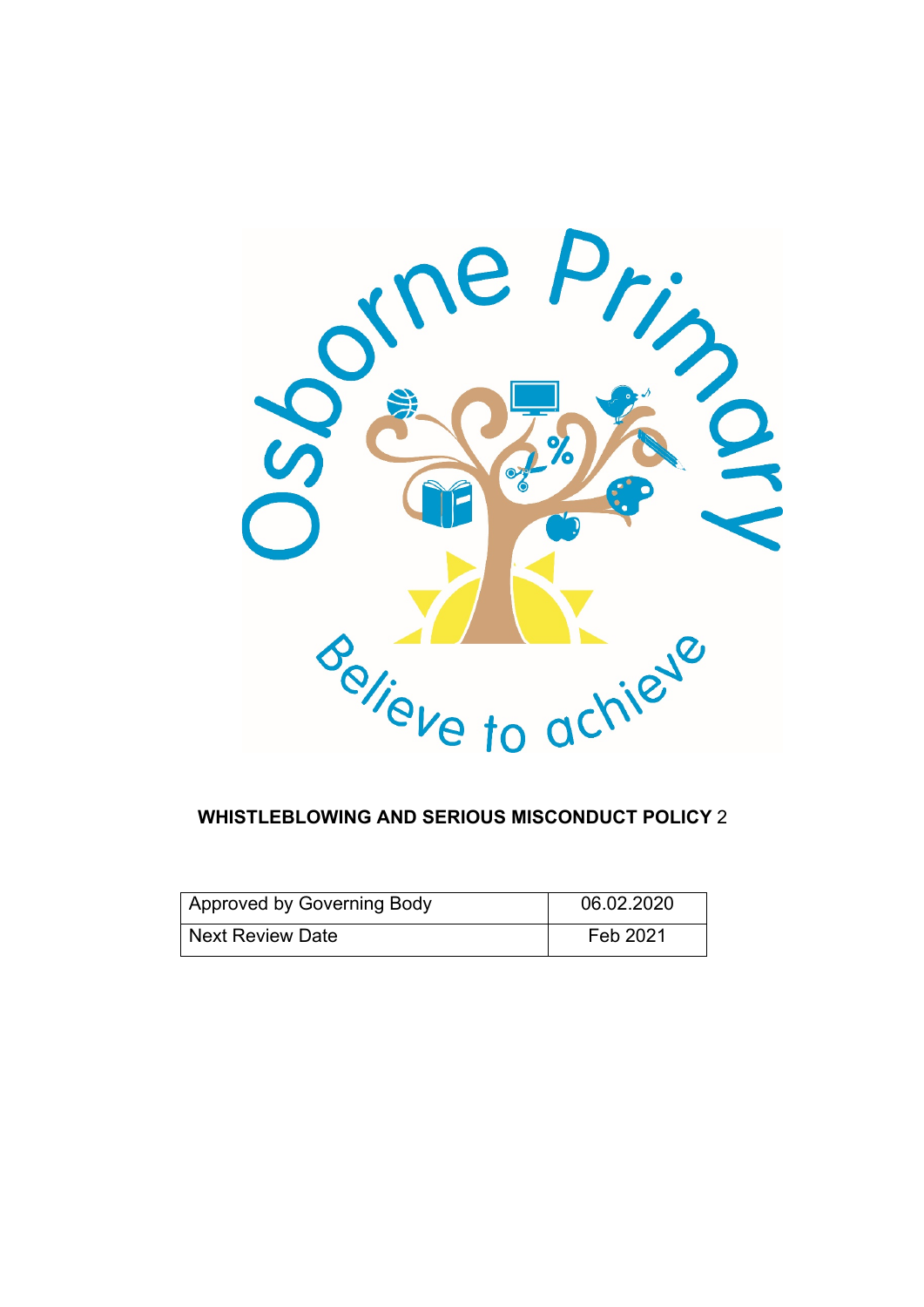### **Contents**

- **1.** I**ntroduction**
- **2. Exemptions**

**3. Disclosures made by Birmingham City Council employees, agency staff, and any other individuals working for the Council or Schools supported by the Council** 

- **4. Protecting an employee whistleblower**
- **5. Individuals employed or working in maintained schools**
- **6. Academies/ Sixth Form Colleges / Free schools / FE Establishments**
- **7. Advice to employees wishing to make a disclosure**
- **8. Whistleblowing by members of the public**
- **9. How to report an actual or suspected serious misconduct**
- **10. How will the Council respond to a disclosure**
- **11. Confidentiality and anonymity**
- **12. Recording and monitoring complaints**
- **Schedule 1**  Nolan Principles
- **Schedule 2**  Other organisations or bodies a whistleblowing disclosure can be made to.
- **Schedule 3**  Complaint Flowchart. 3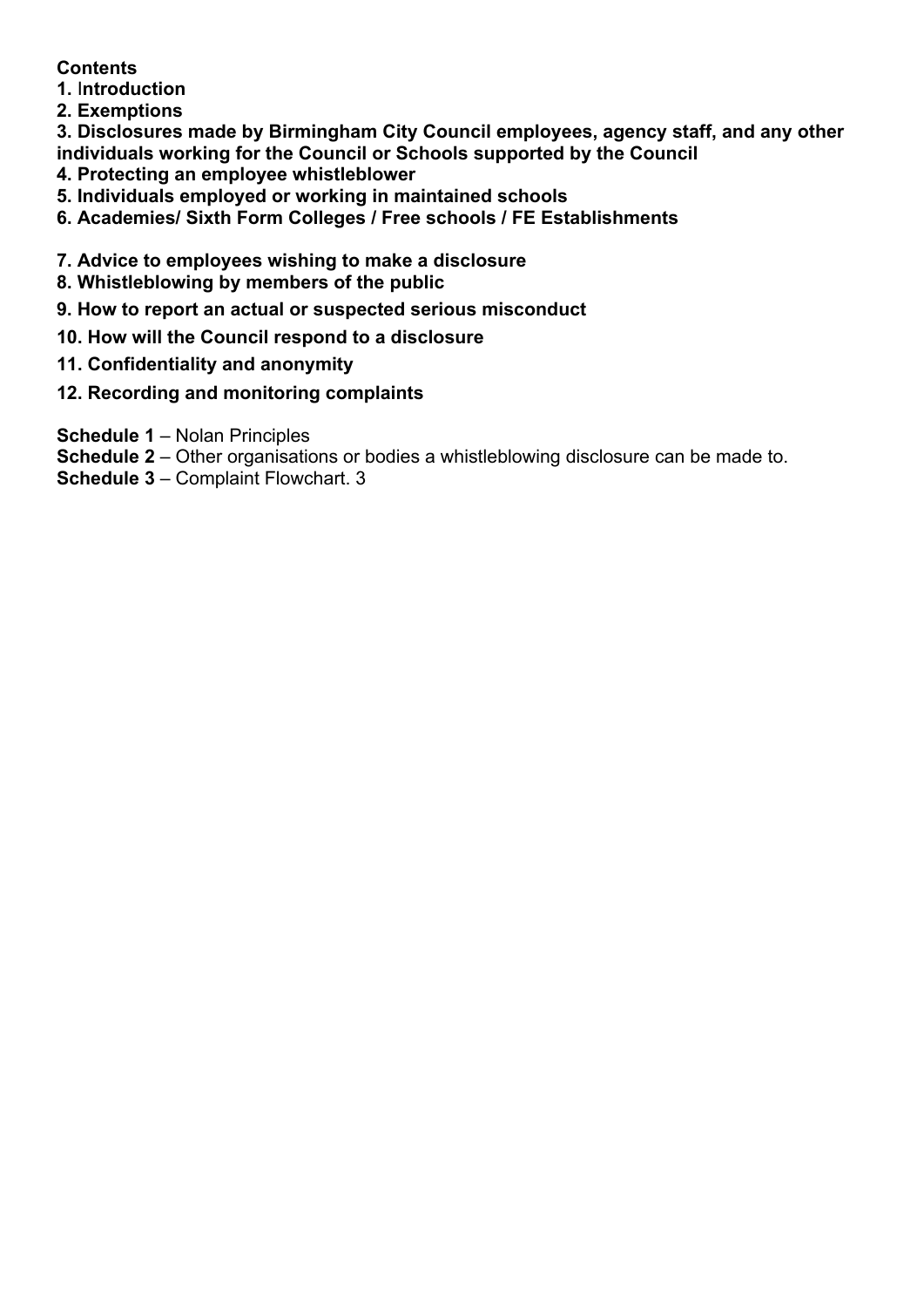# **BIRMINGHAM CITY COUNCIL WHISTLEBLOWING & SERIOUS MISCONDUCT POLICY**

#### **1. Introduction**

1.1 Birmingham City Council ("the Council") is committed to ensuring that it, and the people working for it, complies with the highest standards of openness, honesty and accountability. However, we acknowledge that there may be occasions when things go wrong or the Council may unknowingly harbour unethical conduct. We believe a culture of openness and accountability is essential in order to prevent such situations occurring or to address them if they do occur. 1.2 The term whistleblowing is generally used only with reference to workers (referred to in Law as making a protected disclosure) and has a specific legal definition pursuant to the Public Interest Disclosure Act 1998, i.e. a disclosure of information which, in the reasonable belief of the worker, is made in the public interest and tends to show serious misconduct. The information must always be more than an un-particularised allegation, or mere opinion. However, in a non-legal context, the

term might also be used to describe a similar disclosure of information, by anyone who is not a worker. The Council recognises that as a public body, it might receive a disclosure of information not just from its workers, but from members of the public as well. In this policy, receipt of any such information will simply be referred to as a "**disclosure**".

1.3 The term 'worker' includes an employee of the Council, agency staff, contractor or consultant doing work for the Council, collectively referred to in this policy as "**employees**". A member of the public will be anybody not falling within the definition of 'employees', which might include a governor in a school maintained by the Council, the parent of a child at a school, or a person who uses Council services.

1.4 This policy applies to disclosures from employees, but also sets out the Council's commitment to deal with disclosures from members of the public in the same way. To this end, where this policy makes reference to a "**whistleblower**", it refers to both employees and members of the public who make a disclosure.

1.5 This policy is designed to provide guidance on how an employee or a member of the public should report any suspected serious misconduct as well as reassurance that any disclosure can be made safely. 4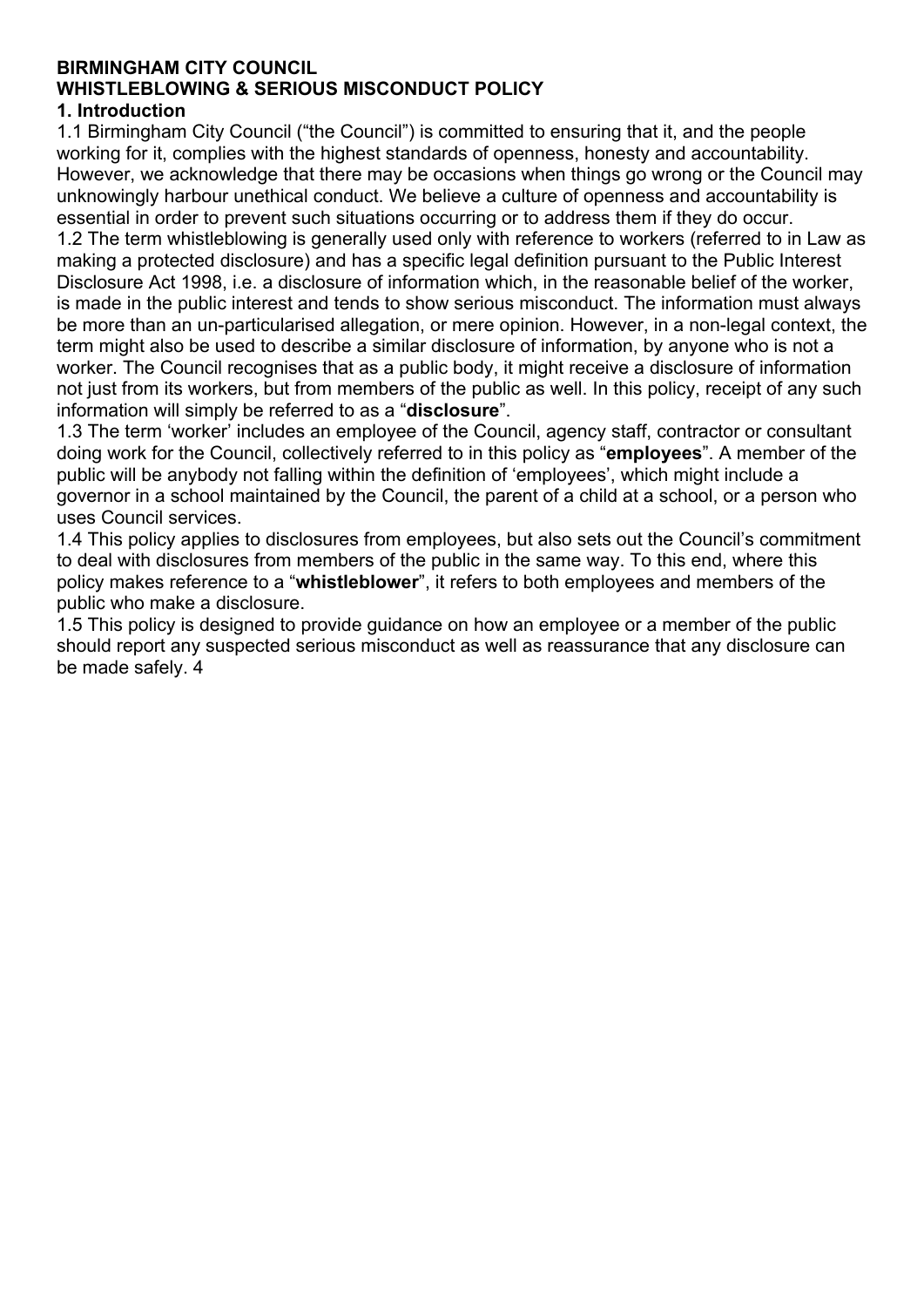1.6 This policy seeks to:

a) encourage whistleblowers and/or their representatives to feel confident in raising disclosures in the public interest about suspected serious misconduct in the Council and its services, without fear of reprisals or victimisation, even where the disclosures are not subsequently confirmed by an investigation;

b) set out how the Council will handle and respond to disclosures;

c) give a clear message that disclosures are taken seriously;

d) ensure that where a disclosure proves to be well founded, the individuals responsible for such serious misconduct will be dealt with in an appropriate manner;

e) set out what whistleblowers can expect by way of confidentiality and protection when making a disclosure; and

f) identify independent support for employees who wish to make a whistleblowing disclosure (see section 7).

1.7 Where any individual, irrespective of whether they are an employee or a member of the public , is aware of any serious misconduct, such as:

failure to comply with a legal obligation;

a criminal offence ;

a miscarriage of justice;

a danger to the health or safety of any individual or damage to the environment, or;

information tending to show that any of the above matters is being deliberately concealed;

committed by or related to the actions of:

the Council (including a school maintained by the Council);

City Councillors; and/or

 contractors, agency staff, suppliers or consultants of the Council in the course of their work for the Council;

and reports it, the Council will investigate any such disclosure and, where appropriate, in the reasonable opinion of the Council, take action. The Council is 5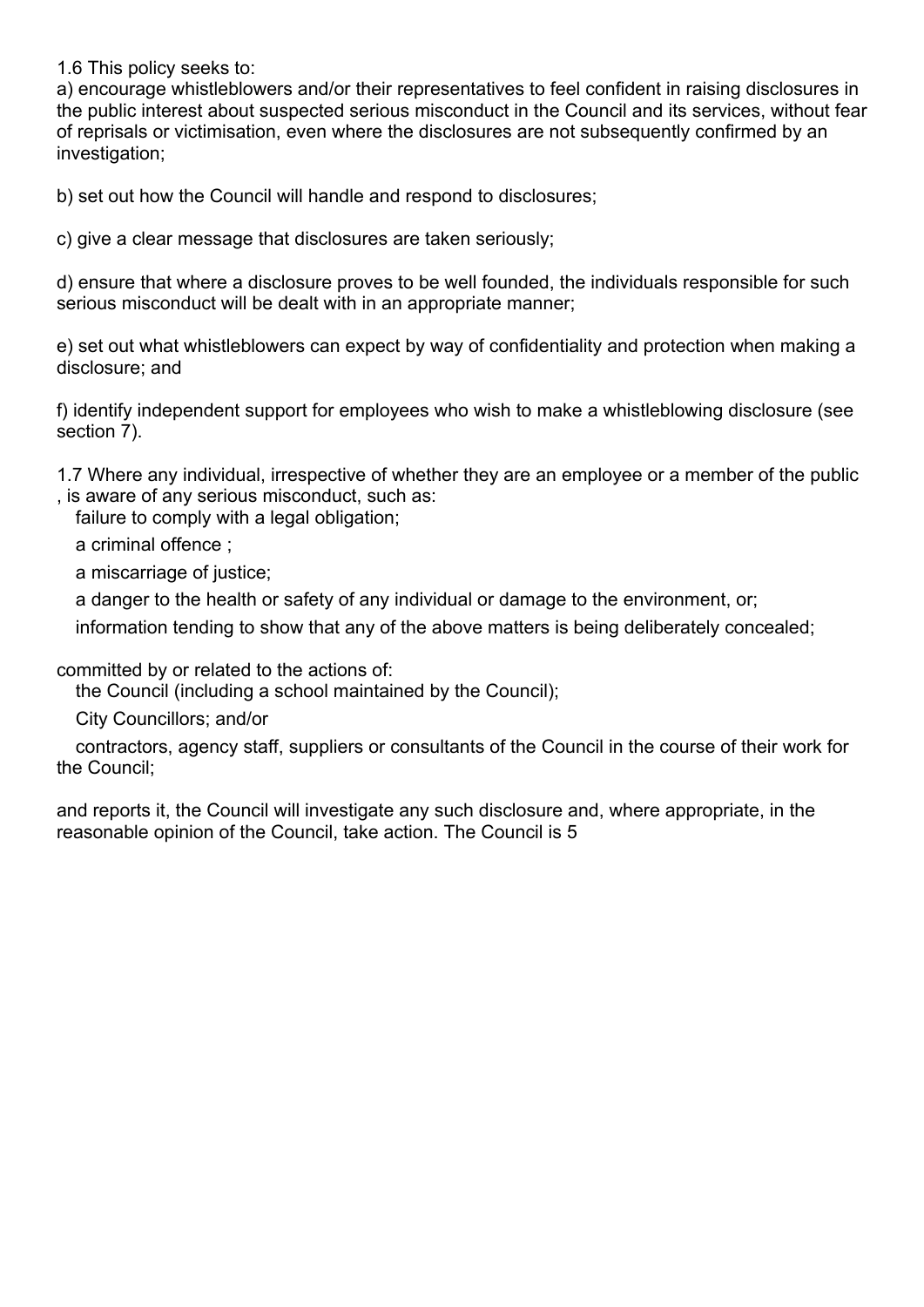also committed to preventing any harassment, victimisation or unfair treatment of any person arising from their whistleblowing, and where appropriate, will take disciplinary action against any employee responsible for such harassment, victimisation or unfair treatment against a whistleblower.

### 2. **Exemptions**

2.1 This policy will not apply where there is already an appropriate procedure in place for dealing with the concern. Specifically, this policy is not designed to be used:

a) for raising or reconsideration of matters that come under existing internal procedures e.g. Grievance, Disciplinary, Capability, Dignity at Work or the Council's general complaints procedure; or

b) for allegations that fall within the scope of specific statutory procedures (for example child or vulnerable adult protection) which will normally be referred for consideration under the relevant process, unless the whistleblower has good reason to believe that the appropriate process is not being followed or will not be followed effectively, in which case the provisions of this policy shall apply in relation to that allegation; or

c) as an appeal process from any complaint or grievance handled under any of the above procedures.

2.2 Where a disclosure falls outside the scope of this policy, the Council will advise the whistleblower of this and consult with them in respect of taking the matter further, if appropriate. Wherever possible, the Council will comply with the reasonable views of the whistleblower in relation to the disclosure of information, but there may be situations where the Council is legally required to pass on details of a disclosure, without the consent of the whistleblower, such as in Police investigations or legal proceedings.

2.3 Likewise, if a disclosure made under a separate Council procedure falls under the remit of a "serious misconduct", the Council will notify the whistleblower of this and investigate the allegation under this policy instead.

**3. Disclosures made by Employees** 

**The Public Interest Disclosure Act 1998 ("PIDA")** 6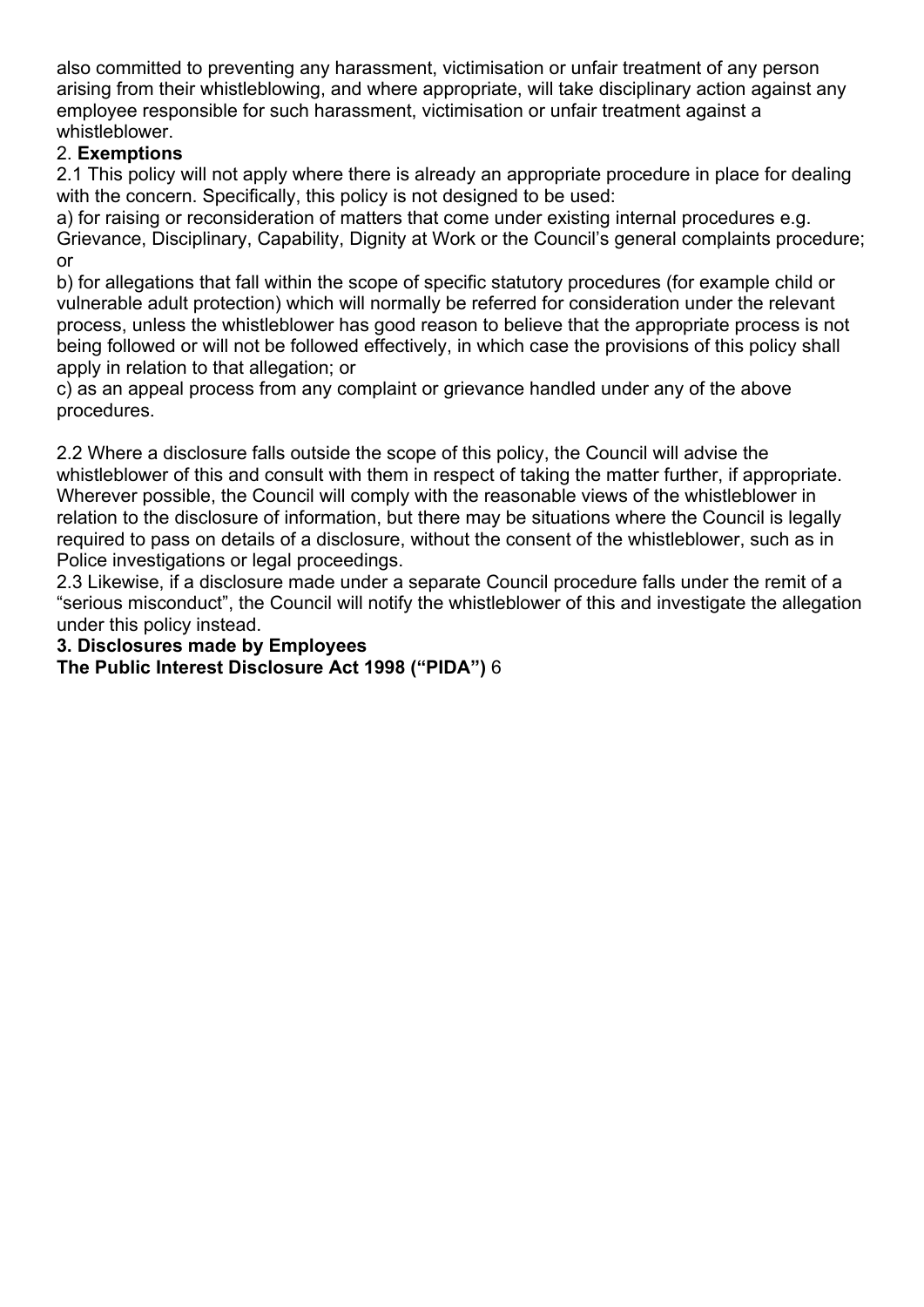3.1 PIDA is designed to encourage and enable employees to make a disclosure about any suspected serious misconduct, illegal act or a dangerous situation within the organisation. 3.2 This is called making a "Protected Disclosure" under PIDA, and when it is made in the public interest and in accordance with this policy, an employee is legally protected from harassment or victimisation and will not be subject to any other detriment as a result of the disclosure.

3.3 The person making the disclosure does not have to be directly or personally affected by the serious misconduct, but must believe that the disclosure is true and the disclosure must be made in the public interest.

3.4 To be protected, the disclosure must be in the public interest and raise a concern that:

a) a criminal offence (e.g. fraud, corruption or theft) has been, is being or is likely to be committed;

b) a person has failed, is failing or is likely to fail to comply with any legal obligation to which they are subject;

c) a miscarriage of justice is occurring, has been or is likely to occur;

d) the health or safety of any individual has been, is being or is likely to be endangered;

e) the environment has been, is being or is likely to be damaged, or;

f) information relating to any of the above is being deliberately concealed or attempts are being made to conceal the same.

3.5 PIDA will protect any employee making a protected disclosure, irrespective of whether or not the disclosure relates to information gained in the course of their employment (e.g. a protected disclosure made by an employee acting as a service user would still fall under the PIDA protection).

3.6 If an employee does not feel comfortable making a disclosure to the Council, he/she shall be entitled to make a disclosure to other prescribed persons. For further information please see Schedule 2.

### **4. Protecting an employee whistleblower**

4.1 Employees are protected if:

 they reasonably believe that the information disclosed, and any allegations contained in it, are substantially true;

they think they are telling the right person; and

7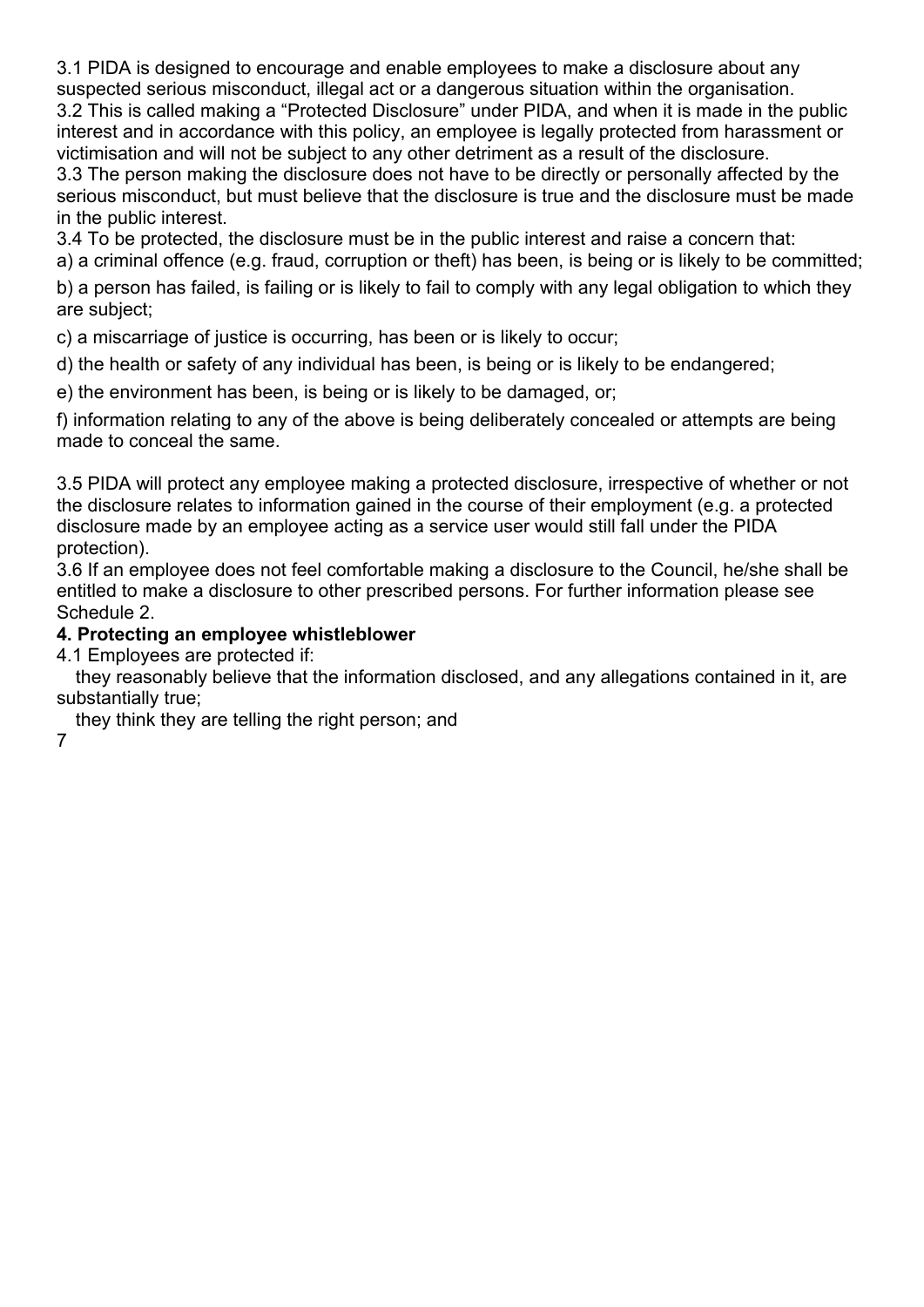they believe that their disclosure is in the public interest.

4.2 Any employee who makes a 'protected disclosure' which meets the definition in PIDA is legally protected against victimisation and shall not be subject to any other detriment for whistleblowing. The Council has adopted this policy in order to encourage early internal whistleblowing and demonstrate its commitment to preventing victimisation. If an employee claims that, despite that commitment, he or she has been victimised for making a disclosure, he or she should make a further complaint under this whistleblowing procedure directly to the City Solicitor .

4.3 An employee has the right to complain of victimisation as a result of any whistleblowing to an employment tribunal.

4.4 Any allegation that an employee has victimised a whistleblower will be taken seriously by the Council and managed appropriately. In particular, the employee alleged to have caused the victimisation could:

 be subject to an internal Council investigation and potential disciplinary action, including dismissal;

 face a civil claim personally, as the affected whistleblower could be entitled to directly issue a legal claim against the offender.

### **5. Individuals employed or working in maintained schools**

5.1 Individuals employed by the Council in community schools, community special schools, voluntary controlled schools, pupil referral units and maintained nursery schools are covered by this policy, but are generally expected to raise a disclosure within the school in the first instance , unless paragraph 5.4 applies.

5.2 Employees in schools are expected to use school procedures such as grievance and antiharassment where appropriate.

5.3 Where the employee working in a school considers one or more incidents amount to a safeguarding incident, they should make a report under the Schools Safeguarding policy. 5.4 However, if the employee has good reason to believe that

a) their disclosure will not be managed properly within the school, or;

b) that he/she will be exposed to victimisation or any other detriment as a result of making the disclosure; or

8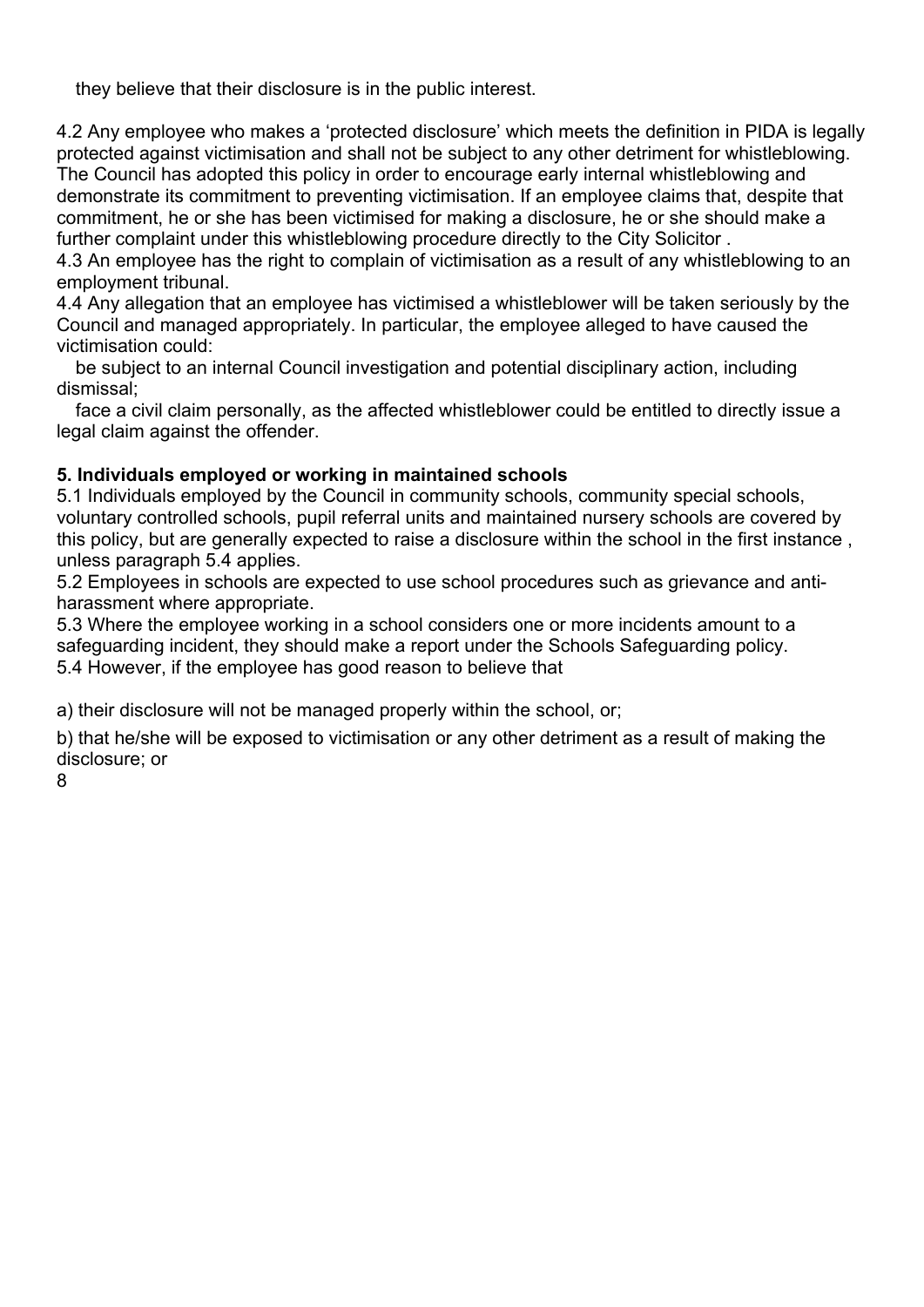c) the disclosure is about another school or another service provided by the Council;

then the employee may make the disclosure directly to the Council.

5.5 Employees who make a disclosure to the Council about the school in which they work should set out why they feel unable to make the disclosure directly to the school.

5.6 In community schools, community special schools, voluntary controlled schools, pupil referral units and maintained nursery schools, the Council expects the disclosure to be made to the Head Teacher and/or Chair of Governors unless there are circumstances in which the employee feels that disclosure in this way is not appropriate or has or will not have been dealt with satisfactorily, in which case disclosure may be made directly to the Council, in accordance with this policy, as set out in 5.4 above.

5.7 This policy requires the Head Teacher or Chair of Governors in a community school, community special, voluntary controlled, pupil referral unit or maintained nursery school to respond to a disclosure in the same way as the Council would respond, as referred to in section 10. The Head Teacher or Chair of Governors, as the case may be, is expected to seek advice as necessary from the Council.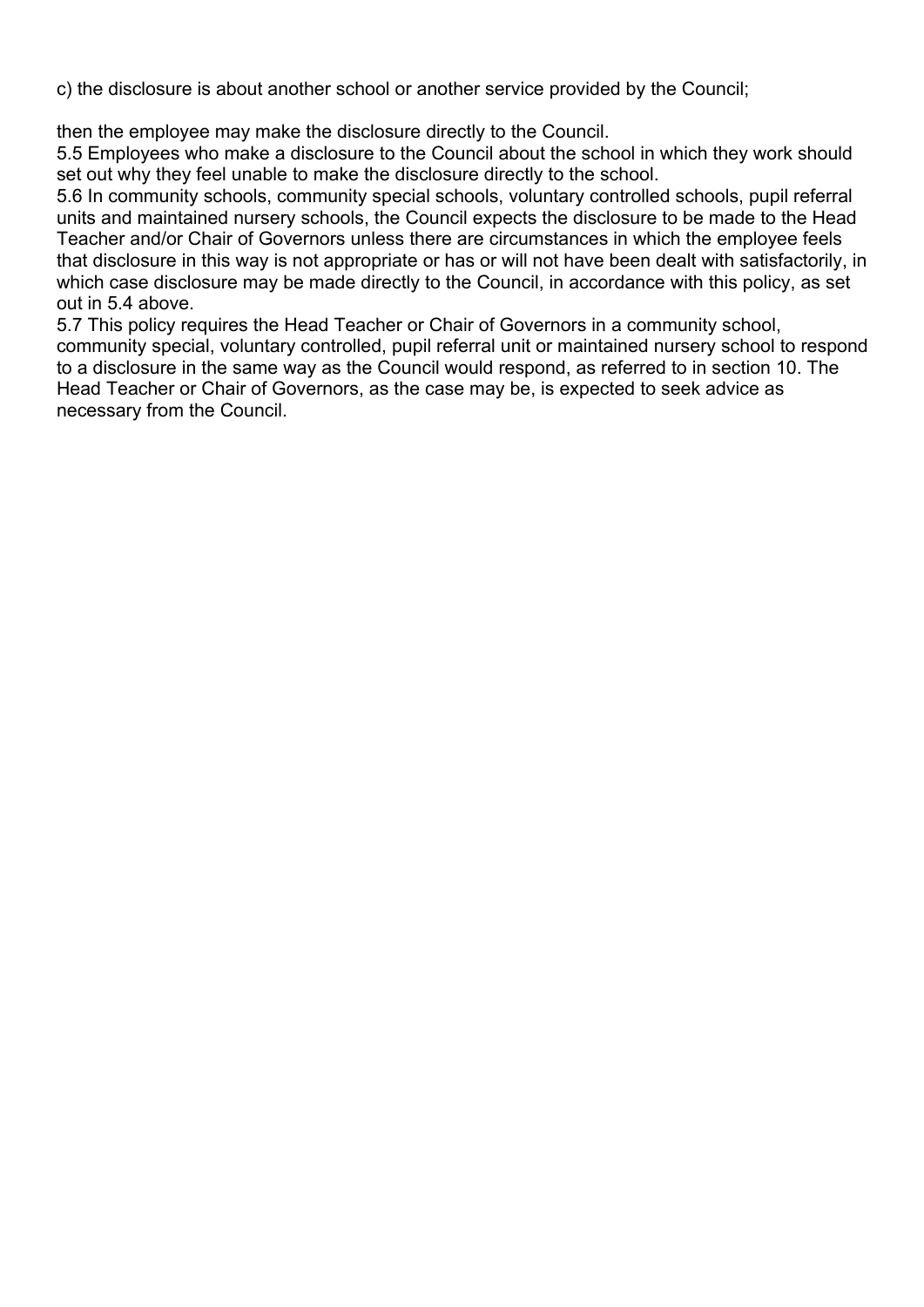# **7. Advice to employees wishing to make a disclosure**

7.1 Employees who have major concerns arising from their employment may wish to seek independent advice from their union or the charity Public Concern at Work (0207 404 6609 – http://www.pcaw.org.uk), to see whether the information which they wish to report would meet the definition of a 'protected disclosure' and whether they should be using this policy, or some other procedure.

7.2 For any person employed and managed by the Council, confidential support is also available via the Employee Assistance Programme, which can be accessed via People Solutions. 7.3 For employees in schools that have also purchased the Employee Assistance Programme service, please contact your manager for access details.

### **8. Whistleblowing by members of the public**

8.1 Unlike disclosures by employees, PIDA does not offer legal protection for disclosures made by members of the public. However, the Council will take reasonable and appropriate action to protect members of the public when they make a disclosure.

8.2 The Council considers that any disclosure made by members of the public in respect of serious misconduct should be handled in the same way as disclosures made by employees. 8.3 Once a disclosure from a member of the public has been received by the Council, it will be handled in the same way as a disclosure made by an employee under PIDA and the provisions of section 10 shall apply.

### **9. How to report an actual or suspected serious misconduct**

9.1 A person who wishes to report any suspected serious misconduct ("a disclosure") to the Council should contact the Council either by

e-mail to **whistleblowing@birmingham.gov.uk;**  post to:- **Whistleblowing c/o the City Solicitor Birmingham City Council PO BOX 15992 Birmingham** 11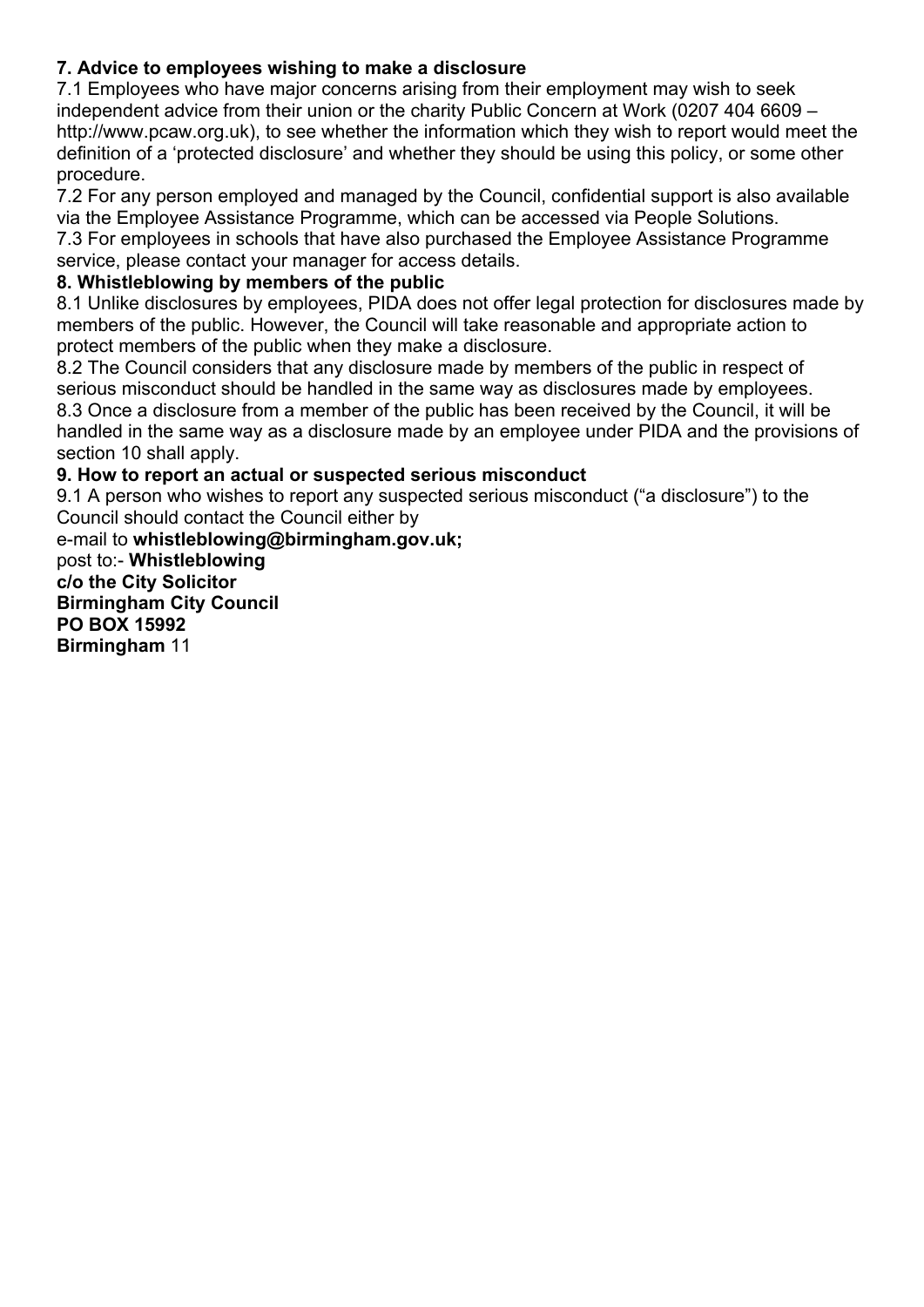### **B2 2UQ**

or

#### telephone:- **0121 303 7602**

setting out the following information:

Name (unless they wish to be anonymous)

Contact details (unless they wish to be anonymous)

Who has committed the alleged serious misconduct?

What is the nature of the alleged serious misconduct?

Is the person making a disclosure employed by Birmingham City Council?

If not, does that person work in a school (if so, which one)?

Is the person a service user/member of the public?

9.2 Council employees are also entitled to make a protected disclosure through their manager, if they feel confident in approaching their manager to report a disclosure of serious misconduct that falls under this policy. The manager must follow the obligation of confidentiality, but must, as soon as possible, and no later than 2 working days after receiving the protected disclosure, log the disclosure in accordance with 9.1 above, and then confirm to the employee concerned, in writing or email, that this matter has been recorded.

9.3 In the event that an employee does not feel comfortable in making a disclosure to the Council, they are entitled to make a protected disclosure to a number of other organisations. For further information as to whom, other than the Council, a protected disclosure can made, see: https://www.gov.uk/government/uploads/system/uploads/attachment\_data/file/360648/bis-14-

1077-blowing-the-whistle-to-a-prescribed-person-the-prescribed-persons-list-v4.pdf

#### **10. How the Council will respond to a disclosure**

10.1 The Council will acknowledge receipt of a disclosure, whether it has been made by a member of the public or an employee, within 2 working days. In some cases, if 12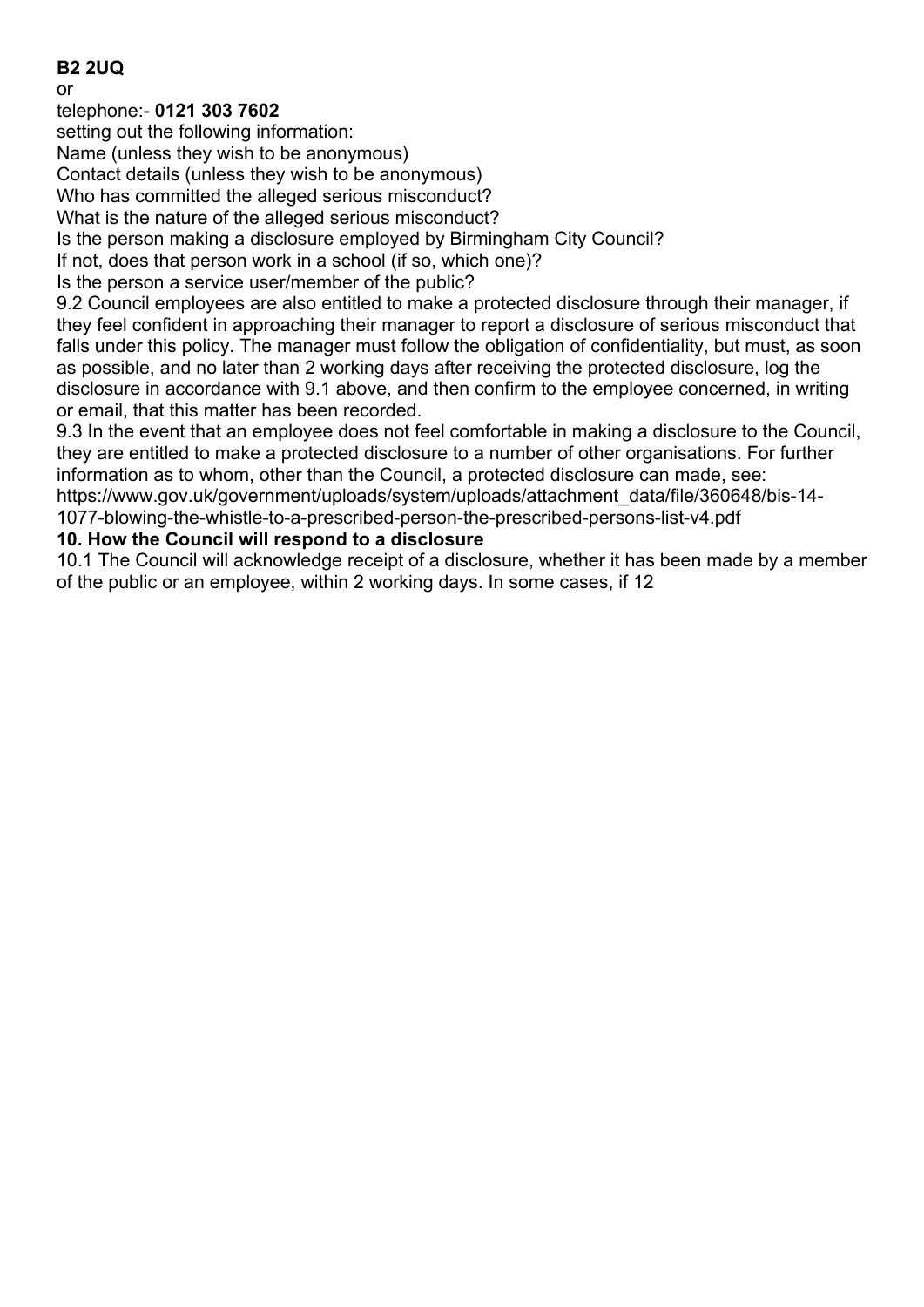insufficient information is provided with the initial disclosure (in the reasonable opinion of the Council), the whistleblower may be asked to provide further information and the procedure may not continue until this has occurred. All initial contact will usually be made by the Council's Legal Services office.

10.2 The Council will then consider and decide whether the disclosure falls under the criteria within this policy and, if not, wherever possible, it will recommend how those concerns can instead be taken forward using appropriate existing council procedure(s) (such as the 'Your Views' process of the Council). The Council's decision will be given to the person making the disclosure, wherever possible, as soon as possible after receipt of the disclosure and usually within 5 working days after acknowledging receipt of the disclosure. The decision letter will state whether or not the disclosure is considered to fall under the policy and how it will be dealt with.

10.3 There are situations where the Council is legally required to investigate, under separate procedures, without the consent of the whistleblower, such as investigating allegations of illtreatment or abuse of children or vulnerable adults (safeguarding). In these circumstances, the Council will, wherever possible, advise the whistleblower that the disclosure will be investigated under another process, but there may be situations where it is not appropriate to disclose the existence of these investigations or any further details.

10.4 When a disclosure is considered to come under the whistleblowing policy the Council will appoint an investigator at its earliest opportunity. This may be an appropriate officer within the Council, or an independent investigator, dependent on the nature of the disclosure and at the reasonable discretion of the Council. Once the Council has assigned an investigator, he/she will be instructed to contact the whistleblower at the first available opportunity and in any event no later than 10 working days from the date of their appointment, to advise them of the following: a) the name of the investigator appointed to undertake the investigation;

b) arrangements for confidentiality;

c) how the person making the disclosure will be expected to contribute to the investigation;

d) the outcome of any discussions which may have taken place over anonymity;

e) an estimate of how long the investigation is likely to take;

f) the right of an employee whistleblower to representation by a recognised trade union or work colleague at any meeting; and

g) If they are a member of the public whistleblower, to discuss whether it would be appropriate for them to bring support or representation to any meeting. 13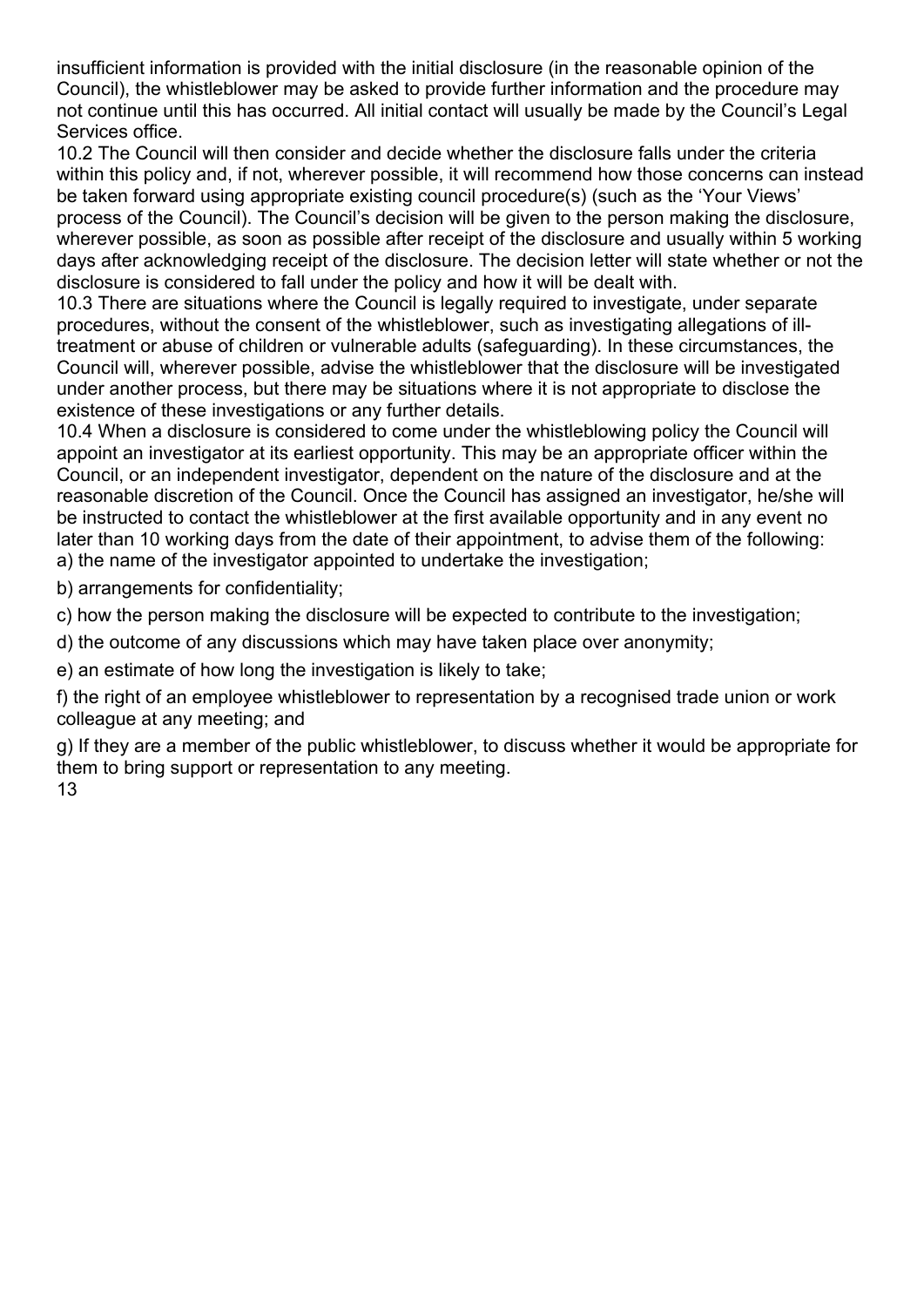10.5 However, dependent on the nature of the disclosure or the reasonable wishes of the whistleblower, it may instead be preferable, or more appropriate or convenient, for contact regarding the disclosure to remain with the Council's Legal Services office.

10.6 In any event, the Council will arrange to keep the whistleblower updated throughout the process and, wherever possible, will seek to advise the whistleblower of the outcome of the investigation. However, the Council is bound by the Data Protection Act 1998 and the Human Rights Act 1998 in respect of allegations relating to individuals, and may not be able to disclose specific information in certain circumstances.

10.7 The use of this policy does not automatically amount to acceptance by the Council that the information provided by an employee is necessarily a protected disclosure.

10.8 The Council shall treat all disclosures consistently and fairly.

#### **11. Confidentiality and Anonymity**

11.1 PIDA does not contain any specific provisions for confidentiality in relation to protected disclosures. However, the Council will seek to treat all disclosures in confidence as a means of preventing victimisation and will endeavour to avoid disclosing information identifying any whistleblower, even if the Council considers that the disclosure by the whistleblower falls outside the scope of a protected disclosure. Although, please be aware, there are situations where due to the circumstances of the alleged serious misconduct, it may be impossible to avoid disclosing information identifying any whistleblower. In these circumstances, the Council will consult with the whistleblower prior to the disclosure taking place.

11.2 The Council may also be required to disclose the identity of the whistleblower to third parties, where necessary for the purposes of undertaking investigations, for example where the disclosure relates to criminal offences where the Council considers that the Police should investigate.

11.3 There may also be situations where the Council is obliged to disclose information, such as where there are legal proceedings following on from investigation of the disclosure. This may require the disclosure of witness statements or correspondence, and there is also the possibility that the whistleblower may be expected to give evidence at any hearing. In these circumstances, the Council will discuss the implications for the whistleblower and, where appropriate, discuss appropriate support arrangements.

11.4 Anonymous disclosures will always be considered but, depending on the information given and the credibility of the evidence, there may not be enough information or 14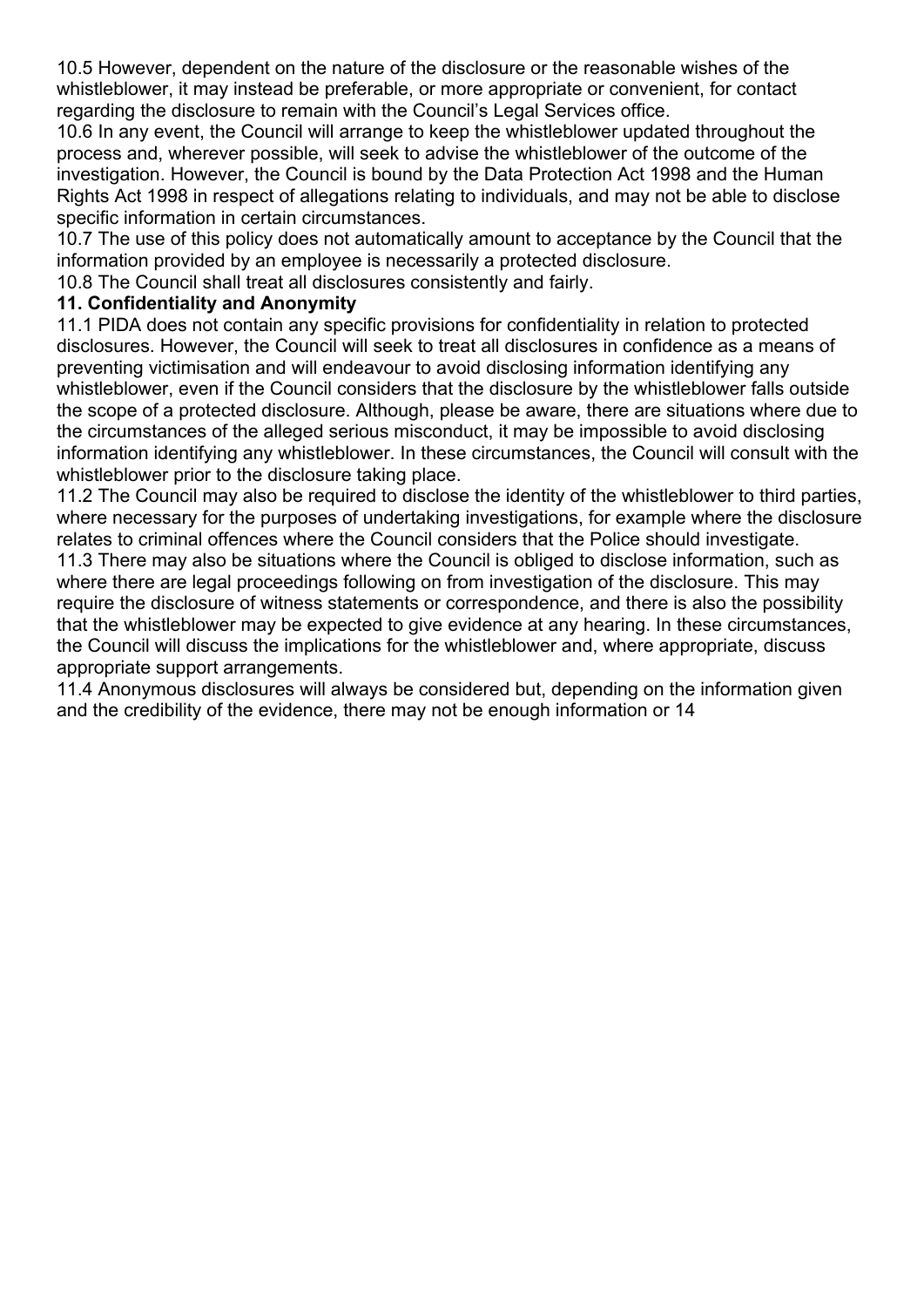sufficient evidence to pursue an investigation without the investigator being able to contact the whistleblower for further information.

11.5 The Council, as a public authority, is subject to the Freedom of Information Act 2000. This means there is a presumption that the Council discloses any information it holds, unless that information falls under one or more exemptions and, in most cases, that the application of that exemption is in the public interest.

11.6 The Freedom of Information Act 2000 contains exemptions that may be applicable to permit the withholding of information identifying the whistleblower, including:

s.40 Personal Data.

s.41 Information which, if disclosed, would give rise to an actionable breach of confidence.

11.7 If the Council receives a request for information identifying a whistleblower, it will contact the whistleblower to seek their reasonable views in respect of the disclosure or withholding of the information requested and, wherever possible, it will seek to comply with those views.

11.8 The Council is mindful, in reconciling the legal obligation to disclose information it holds under the Freedom of Information Act 2000, of its legal obligations under:

a) The Public Interest Disclosure Act 1998 to avoid the discrimination or victimisation of employees or any other detriment on the part of the employee; and

b) The Health and Safety at Work etc. Act 1974, to protect the health and safety (including mental health) of employees.

### **12. Recording and monitoring complaints**

12.1 The Council is legally required to maintain a list of disclosures raised by employees made under PIDA. Inclusion in this list does not amount to acceptance that the communication is a Protected Disclosure and any subsequent decision that the matter falls outside PIDA will be added to the record on the list.

12.2 The Council will also record all disclosures of serious misconduct made to it by members of the public.

12.3 For the purposes of investigating whether or not there are any systemic issues that need to be addressed, and to monitor the performance of any investigation, an anonymised summary of all disclosures of serious misconduct, made by employees or members of the public, will be sent on a quarterly basis to the Heads of Service for 15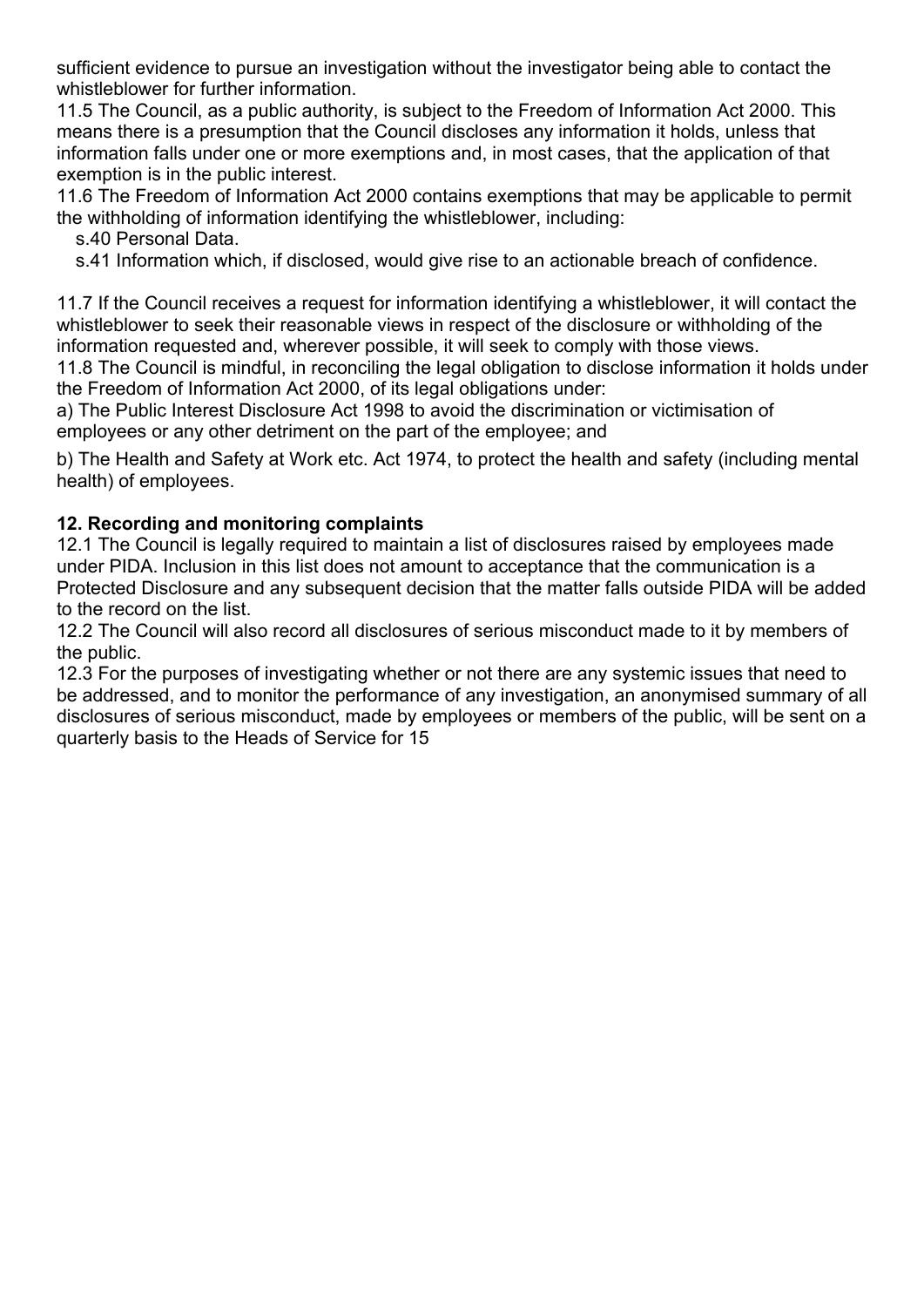the directorate to which the complaints relate and every six months to the Chief Executive and Deputy Leader of the Council.

12.4 The Council will record details of all disclosures made under this policy, anonymising the identity of the whistleblower and use this information for the purposes of identifying areas of concern, which may indicate further action is required, and where appropriate, share this information with other regulatory bodies.

12.5 Both lists are maintained in accordance with the Data Protection Act 1998.

12.6 A report on the number of concerns will be published annually. This report will not include any information identifying any whistleblower. 16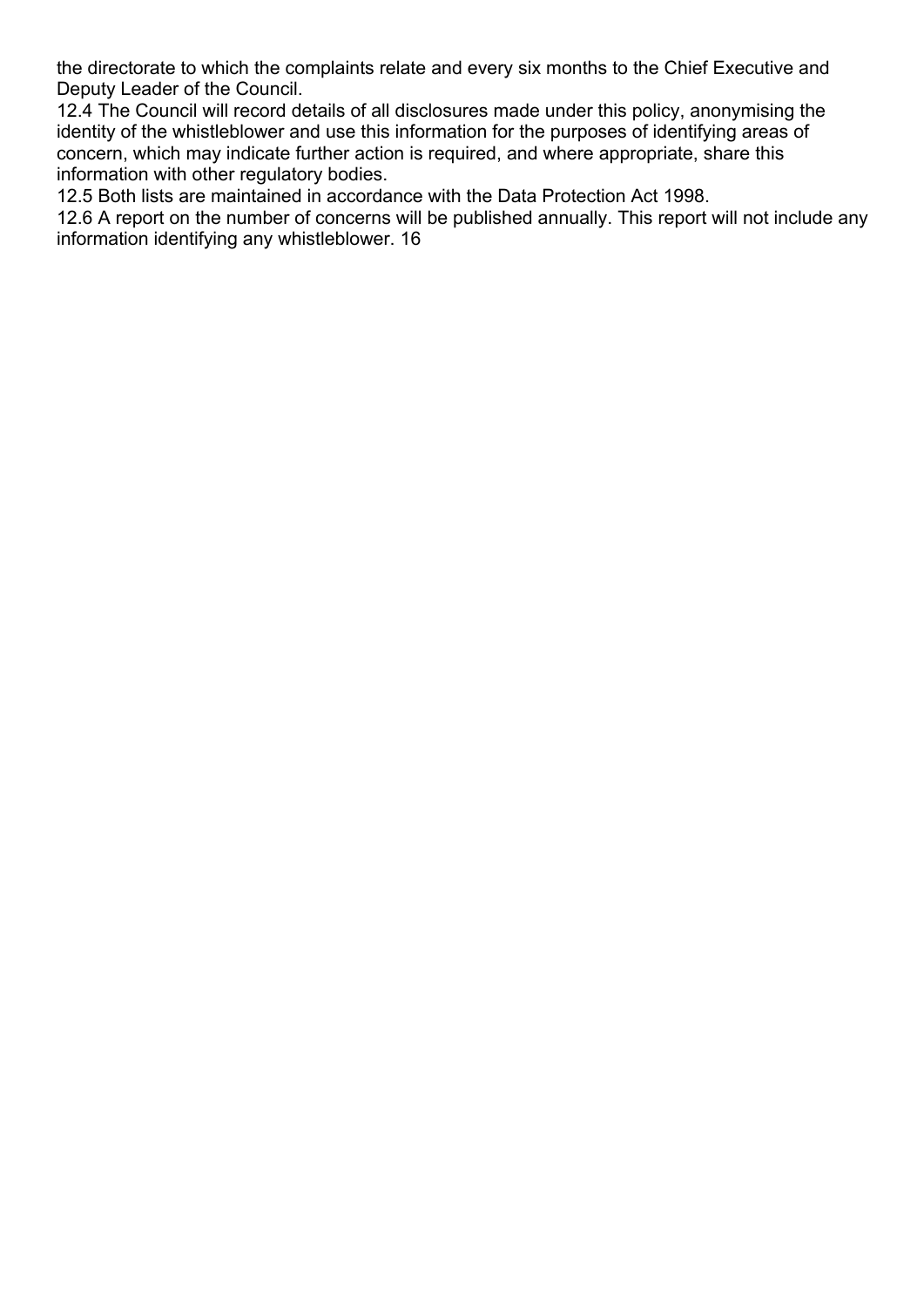# **Schedule 1 The Nolan Principles of Conduct Underpinning Public Life**

**1. Selflessness –** Holders of public office should act solely in terms of the public interest.

**2. Integrity –** Holders of public office must avoid placing themselves under any obligation to people or organisations that might try inappropriately to influence them in their work. They should not act or take decisions in order to gain financial or other material benefits for themselves, their family, or their friends. They must declare and resolve any interests and relationships.

3. **Objectivity –** Holders of public office must act and take decisions impartially, fairly and on merit, using the best evidence and without discrimination or bias.

**4. Accountability –** Holders of public office are accountable to the public for their decisions and actions and must submit themselves to the scrutiny necessary to ensure this.

**5. Openness –** Holders of public office should act and take decisions in an open and transparent manner. Information should not be withheld from the public unless there are clear and lawful reasons for so doing.

**6. Honesty –** Holders of public office should be truthful.

*7.* **Leadership –** Holders of public office should exhibit these principles in their own behaviour. They should actively promote and robustly support the principles and be willing to challenge poor behaviour wherever it occurs.

**Holders of public office** are defined in law. They include local government Councillors, school governors and clerks to school governing bodies. They also include certain senior local government officers required to be appointed by law. 17